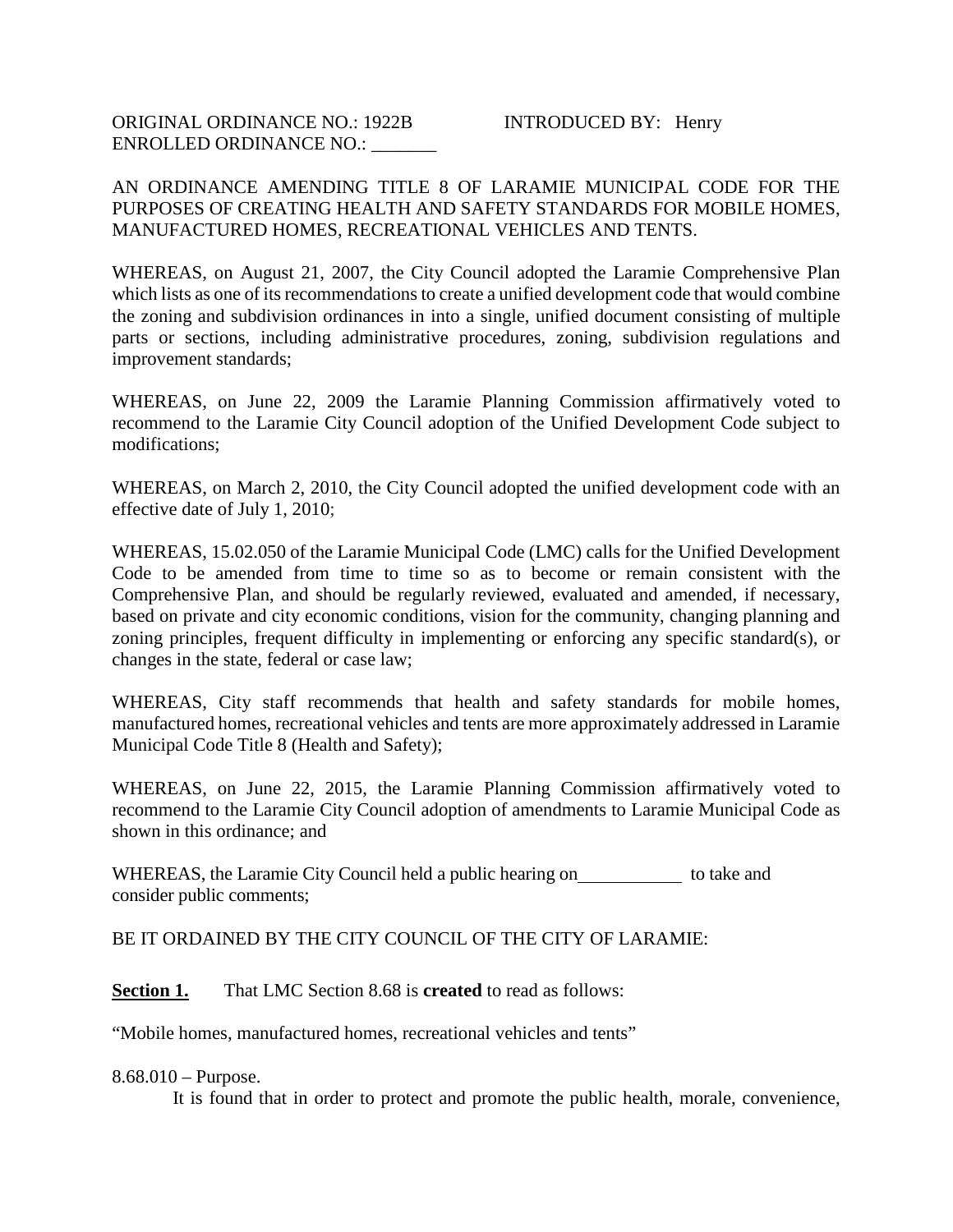safety and welfare and to preserve the appropriate character of each area within the sound principles of the comprehensive plan, it is necessary to provide for the licensing, regulation, permits and fees for the locations and operation of manufactured home communities, recreational vehicle parks and campgrounds within the city.

8.68.020 – Compliance with Title.

It is unlawful for any person to occupy a mobile home, manufactured home, recreational vehicle, or tent except in compliance with the provisions of this chapter.

## 8.68.030 – Definitions.

- A. "Mobile home" and "Manufactured home" are used interchangeably and shall mean a transportable, single-family dwelling unit, suitable for year-round occupancy that contains the same water supply, waste disposal and electrical conveniences as immobile housing, that has no foundation other than wheels or removable jacks for conveyance on highways, and that may be transported to a site as one or more modules, but the term does not include "travel trailers," "campers," "camper buses," or "motor homes," recreational vehicles as defined in subsection C. below, or modular homes designed to be placed on a foundation.
- B. "Manufactured home community" shall mean a site containing spaces, improvements and utilities that are leased for the long-term placement of manufactured homes, or mobile homes, or recreational vehicles.
- C. "Recreational vehicle" shall mean any of the following:
	- 1. "Travel trailer" means a vehicular, portable structure built on a chassis designed to be used as a temporary dwelling for travel, recreation and vacation, and manufactured or built to be towed behind a vehicle.
	- 2. "Pick-up coach" means a structure designed to be mounted on a truck for use as a temporary dwelling for travel, recreation and vacation.
	- 3. "Motor home" means a portable, temporary dwelling to be used for travel, recreation and vacation, constructed as an integral part of a self-propelled vehicle.
	- 4. "Camping trailer" means a portable, folding or collapsible structure, mounted on wheels and designed for travel, recreation and vacation.
- D. "Recreational vehicle park" shall mean a development on a lot or parcel of land in which one or more spaces are occupied or intended for occupancy by recreational vehicles for or camping trailers for transient dwelling purposes.
- D.E. "Self-Contained Recreational Vehicle" shall mean a vehicular, portable structure built on a chassis designed to be used as a temporary dwelling for travel, recreation and vacation; and manufactured with a toilet, sink and electrical system capable of being hooked up to city water and sewer systems.
- 8.68.040 Residential manufactured homes required to be in a manufactured home park or land zoned for manufactured homes.
	- A. Except as provided in this section, no person shall park or locate any manufactured home or use a manufactured home as a dwelling permanently, temporarily or for indefinite periods of time, unless the manufactured home is located in a manufactured home park or land zoned for manufactured homes.
	- B. A person may park a manufactured home for transportation or inspection on a manufactured home sales lot if the manufactured home is property properly secured.

Original Ordinance No. 1922B Page 2 of 10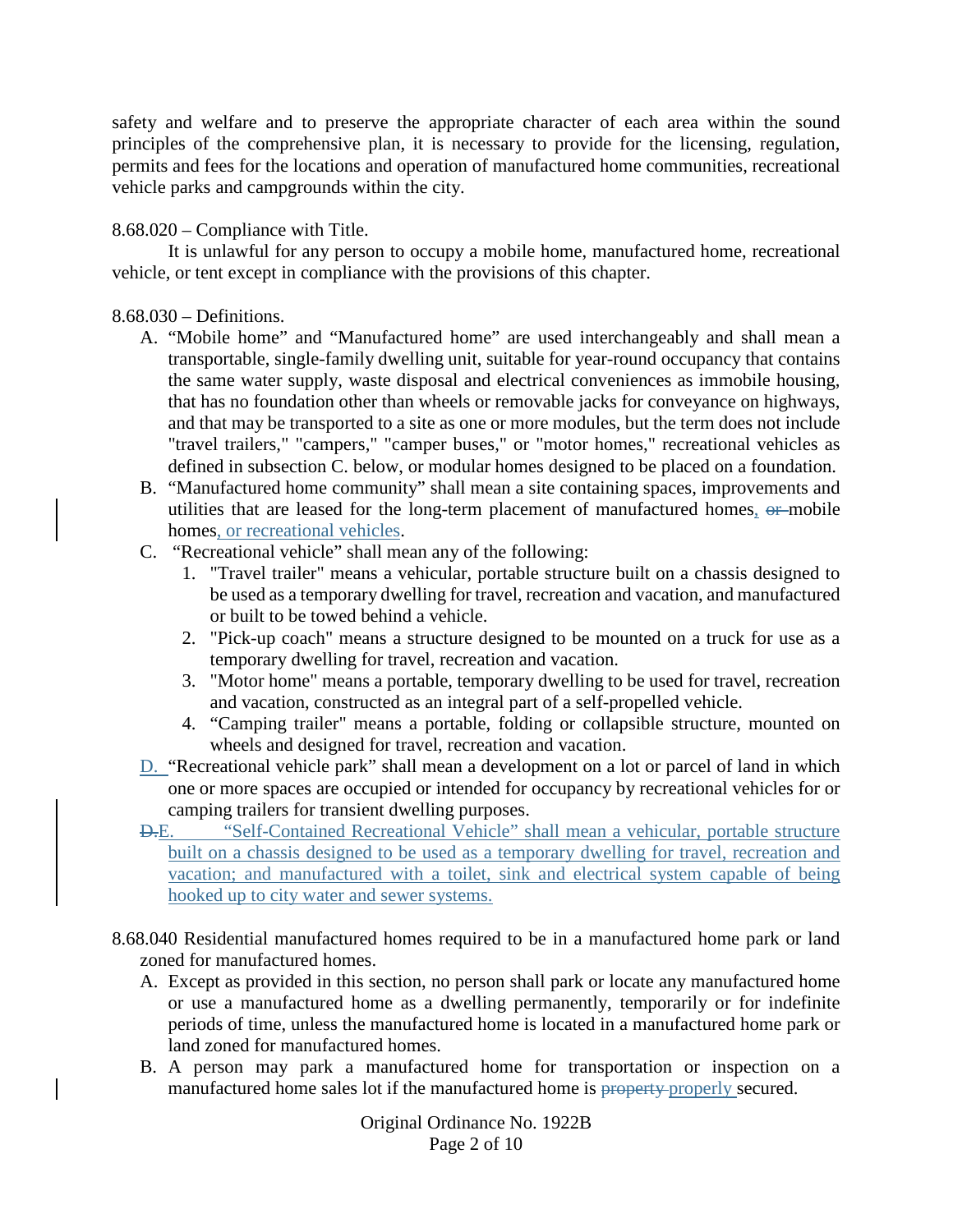8.68.050 Installation and Relocation of Manufactured Homes – Certification required.

- A. Installation and relocation of any manufactured home built before June 15, 1976, to standards other than the National Manufactured Home Construction and Safety Standards Act, 42 U.S.C. Section 5400 et seq., within the City of Laramie shall be prohibited except as provided in LMC 8.68.050.B below.
- B. Pre-existing manufactured homes built before June 15, 1976, to standards other than the National Manufactured Home Construction and Safety Standards Act, 42 U.S.C. Section 5400 et seq. may be relocated within a licensed Manufactured Home Community provided they are relocated in conjunction with an application to convert a portion of the Manufactured Home Community to a Recreational Vehicle Park pursuant in accordance with the provisions of LMC 15.14.140.D
- 8.68.060 Nonresidential use of manufactured home.
	- A. A person may use a manufactured home as an office or other nonresidential use on a temporary basis during construction or remodeling connected with a use permitted on the lot, if the use and location of the manufactured home comply with all applicable zoning and building provisions of this code and other ordinances of the city, but only if the manufactured home is removed from the site upon completion of the construction or remodeling and only if the home is adequately secured against damage and overturning by winds while on the premises.
	- B. A person may use a manufactured home for nonresidential purposes outside of a manufactured home park for other than construction or remodeling if the person requests a special exception for such use from the board of adjustment. The board may grant a special exception if it finds that:
		- 1. The use of the manufactured home is a temporary and accessory use necessary to enhance the principal use of the property;
		- 2. The use is limited to no more than twenty-four months, unless the board finds good cause for a longer use;
		- 3. The manufactured home installation meets all of the requirements of this chapter relating to tie-down and wind security;
		- 4. The applicant has demonstrated an undue hardship and the need for the temporary use pending permanent construction of other facilities; and
		- 5. If granted, the special exception will not adversely affect the character of the neighborhood in which the manufactured home is proposed to be located nor substantially impair the appropriate use and development of adjacent property.

8.68.070 – Occupation of Spaces within Manufactured Home Communities

- A. . Sites within a manufactured home community shall be occupied as follows:
	- 1. Up to 100 % of a manufactured home community may be occupied manufactured homes.
	- 2. Two (2) spaces or up to 30% of total spaces within the manufactured home community, whichever is greater, may be occupied by or selfcontained recreational vehicle provided that:

Original Ordinance No. 1922B Page 3 of 10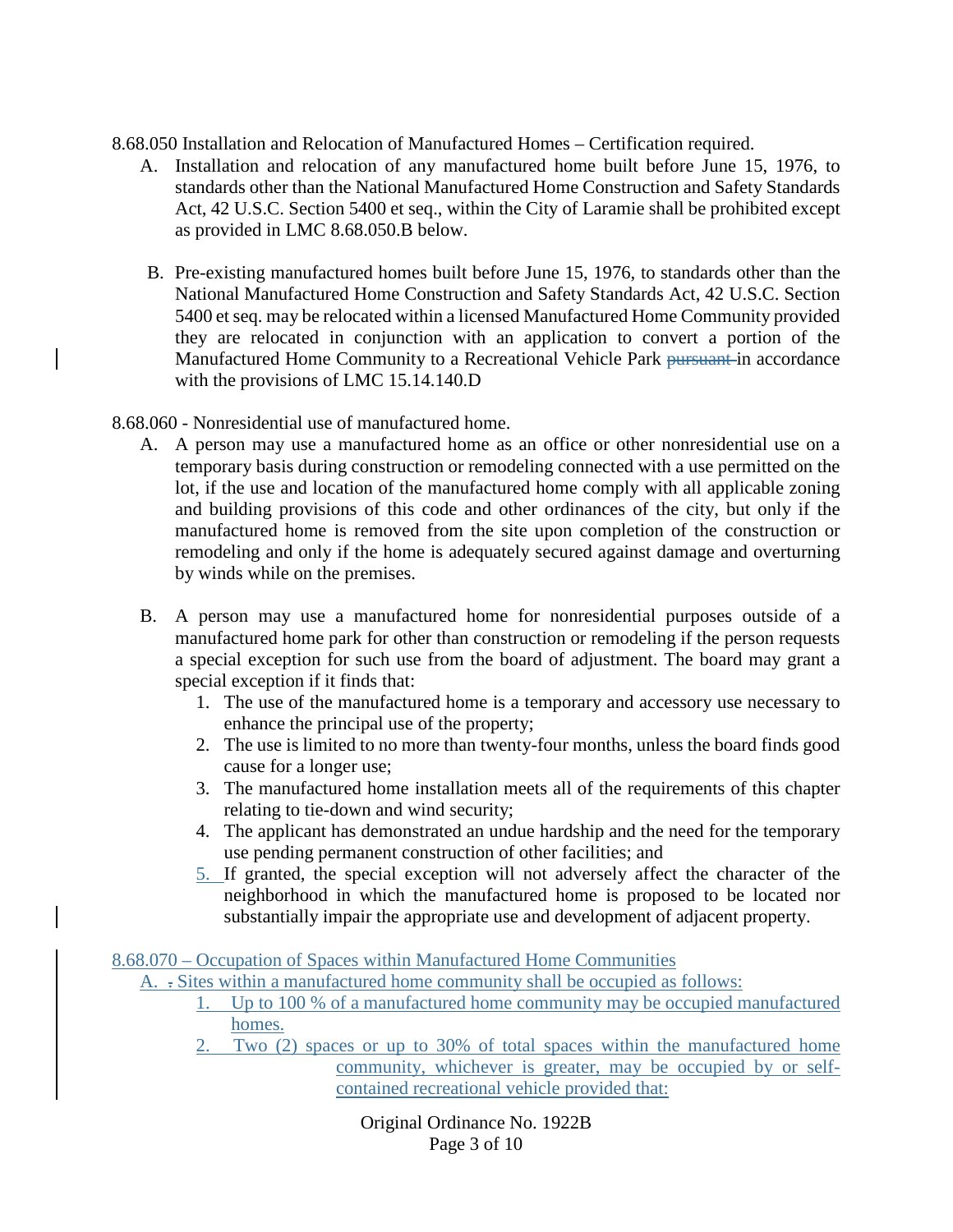- a. Each recreational vehicle space shall provide a minimum of 48 sq. ft. of enclosed storage space within an accessory structure that complies with the standards of LMC section 8.68.080 on the space to be occupied by a self-contained recreational vehicle. ;
- b. The self-contained recreational vehicle within the Manufactured Home Community shall be skirted pursuant to the following standards:
	- i. Skirting materials shall be durable, suitable for exterior exposures and installed in accordance with the manufacturer's installation instructions.
	- ii. On-site fabrications of the skirting by the owner or installer of the home shall be acceptable, provided that the skirting is securely fastened or anchored to the ground and vehicle, the materials meet the requirements of this code and are colored to match the recreational vehicle.
	- iii. As used in this section "skirting" shall mean a weather resistant material used to enclose the space from the bottom of recreational vehicle to the ground and shall not be interpreted to mean unfinished or unpainted wood, plywood, particle board or wood panels.
	- c. areThe self-contained recreational vehicle shall display a valid license plate with current state registration in accordance with local ordinance(s).

8.68.070 080 - Accessory Structures.

- A. The following accessory structures to an individual manufactured home or selfcontained recreational vehicle are permitted if they comply with all applicable provisions of this code and other ordinances of the city: unenclosed carports and porches; awnings; and detached storage cabinets that do not exceed one hundred fifty square feet in floor area. Such structures:
	- 1. Shall not obstruct required openings for light and ventilation of the manufactured home or prevent inspection of manufactured home or self-contained recreational vehicle equipment and utility connections; and
	- 2. Shall be located at least ten feet from any adjacent manufactured home or selfcontained recreational vehicle.
	- 3. Existing accessory structures not in compliance with the requirements of this section may remain in place only until the manufactured home or self-contained recreational vehicle to which the structures are accessory to is removed or replaced. When such manufactured home is replaced,  $n\theta$  a person owning or occupying the manufactured home or using the accessory structure shall not fail to remove all such accessory structures or bring them into compliance with the applicable provisions of this chapter.

8.68.080 090 – Recreational Vehicles, and Tents.

Original Ordinance No. 1922B Page 4 of 10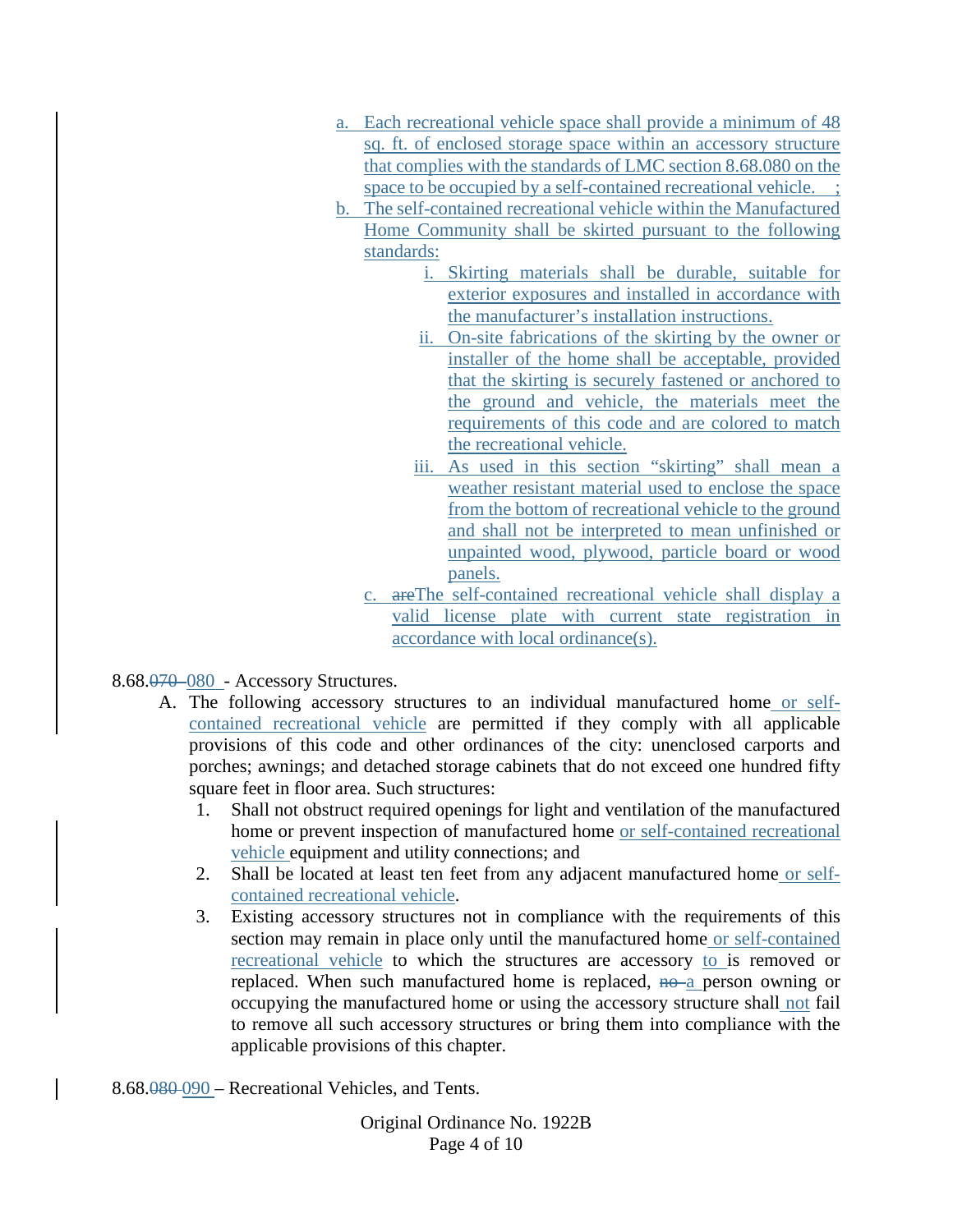- A. Occupation Outside of Licensed Recreational Vehicle Parks or Campgrounds. It is unlawful for any person to occupy or inhabit a recreational vehicle or tent upon any premises or tract of land located within the city which is outside a licensed recreational vehicle park, manufactured home community or campground, except that one visiting travel trailer or recreational vehicle may be parked on privately owned, residential property, and may be inhabited for a period not to exceed fourteen days in any one calendar-year period.
- B. Any property owner desiring to furnish temporary facilities for a group of trailers, recreational vehicles or tents may be granted permission pursuant to LMC 15.10.030.B, Temporary Uses.
- $C<sub>r</sub>$  It is unlawful for any person to occupy or inhabit a recreational vehicle or tent within a licensed recreational vehicle park or campground within the City for a period exceeding 180 calendar days., except that a person visiting person may be occupy or inhabit a tent on privately owned, residential property, for a period not to exceed fourteen days in any one calendar-year period.
- D. Subsections  $a\rightarrow A$  and  $b\rightarrow B$  of this section do not apply to temporary parking of recreational vehicles when parked in a privately owned lighted and paved parking lot (plant-mix bituminous or concrete paving) which has at least two hundred lined parking stalls and is appurtenant and adjacent to an occupied retail business. Parking is limited to one day for each recreational vehicle. Such parking shall be without charge. Utility hookups shall not be provided. The business owner's permission shall be required. No sewage disposal shall be permitted unless the business owner provides a dump station designed and operated according to law.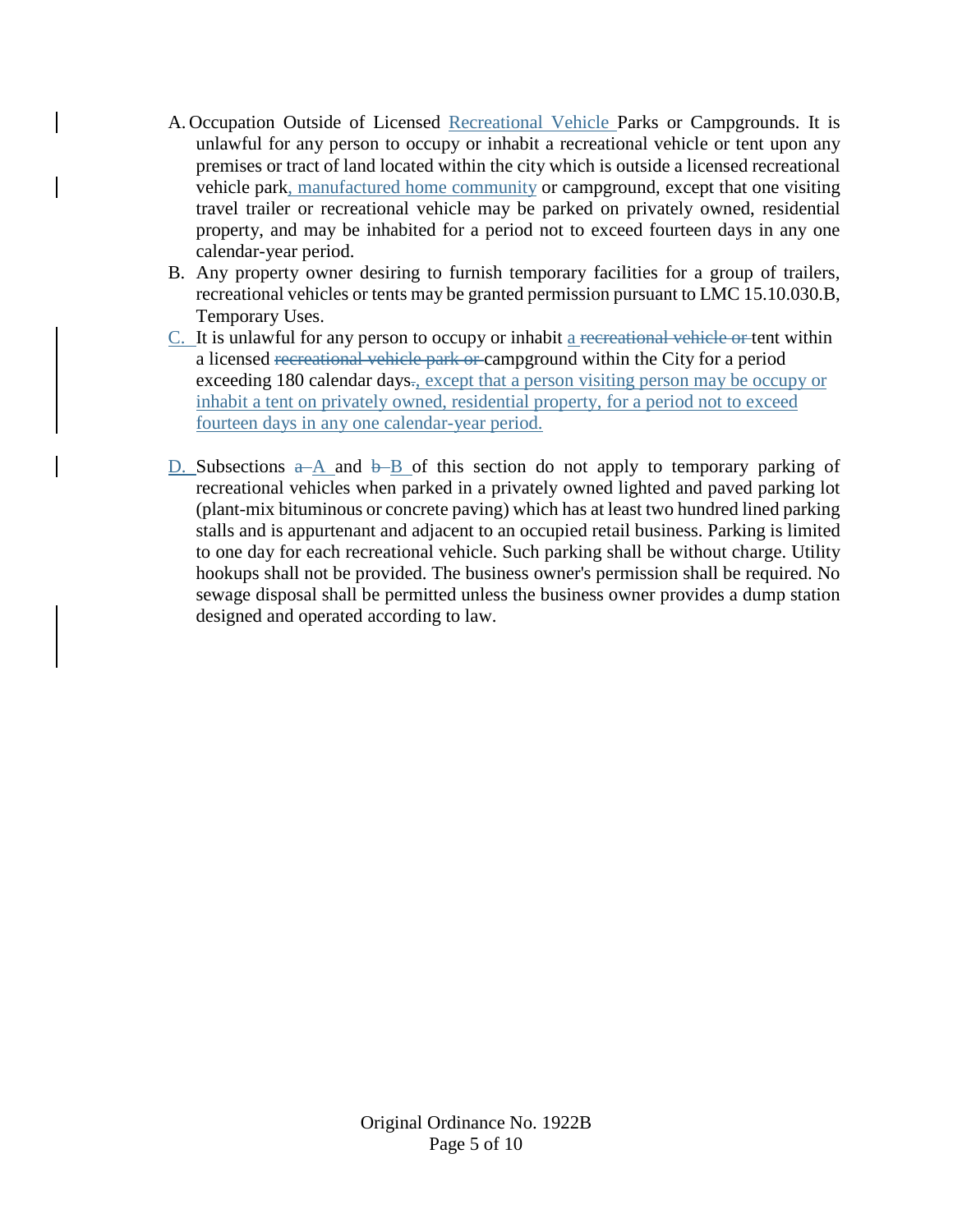C. License Required.

It is unlawful for a person to operate a recreational vehicle park or campground in the city without securing and maintaining a valid license as required by LMC section 8.68.100, Licenses.

8.68.090 100 – Safety Standards.

The intent of this section is to provide for basic life safety provisions related to Recreational Vehicle Parks, Campgrounds Manufactured Home Communities.

- A. Storage and Location of Liquefied Petroleum Gas.
	- 1. Liquefied petroleum gas containers installed on a manufactured home, travel trailer, recreational vehicle or campground space shall be securely but not permanently fastened to prevent accidental overturning. Such containers shall not be more than sixty (60) U.S. gallons gross capacity.
	- 2. No liquefied petroleum gas vessel shall be stored or located inside or beneath any storage cabinet, carport, trailer or any other structure, unless such installations are approved by the fire department. (Prior code § 37A-47).

Liquefied petroleum gas containers installed on a travel trailer recreational vehicle, or campground or manufactured home community space shall be installed in accordance with International Fire Code Chapter 61, as adopted in Title 15 of Laramie Municipal Code, and referenced standards of NFPA Chapters 58, 1194 and 1192.

- B. Storage of Fuel Oil.
	- 1. All fuel oil storage tanks or cylinders shall be securely fastened in place and shall not be located inside or beneath any manufactured home or less than five feet from any manufactured home exit.
	- 2. Storage tanks located in areas subject to traffic shall be protected against physical damage. (Prior code § 37A-48).
- C. Fire Protection.
	- 1. Generally.

Each manufactured home, travel trailer, recreational vehicle or campground shall be subject to compliance with NFPA Standard 1194 and relevant development standards of the International Fire Code as adopted by the city. All plans and specifications therefore will be approved by the office of the city fire marshal.

2. Recreational Fires.

No recreational fire shall be permitted on an individual travel trailer, recreational vehicle or campground site except in facilities approved by the city fire inspector and in conformance with applicable NFPA standards. No open fire shall be left unattended. No fuel shall be used and no material burned which emits dense smoke or objectionable odors. (Prior code § 37A-53).

D. Maintenance.

Each manufactured home community, recreational vehicle park or campground to whom which a license is issued, shall at all times operate the facility in compliance with this code and shall provide adequate supervision to maintain its facilities and equipment in good repair and in a safe, clean and sanitary condition at all times. This

> Original Ordinance No. 1922B Page 6 of 10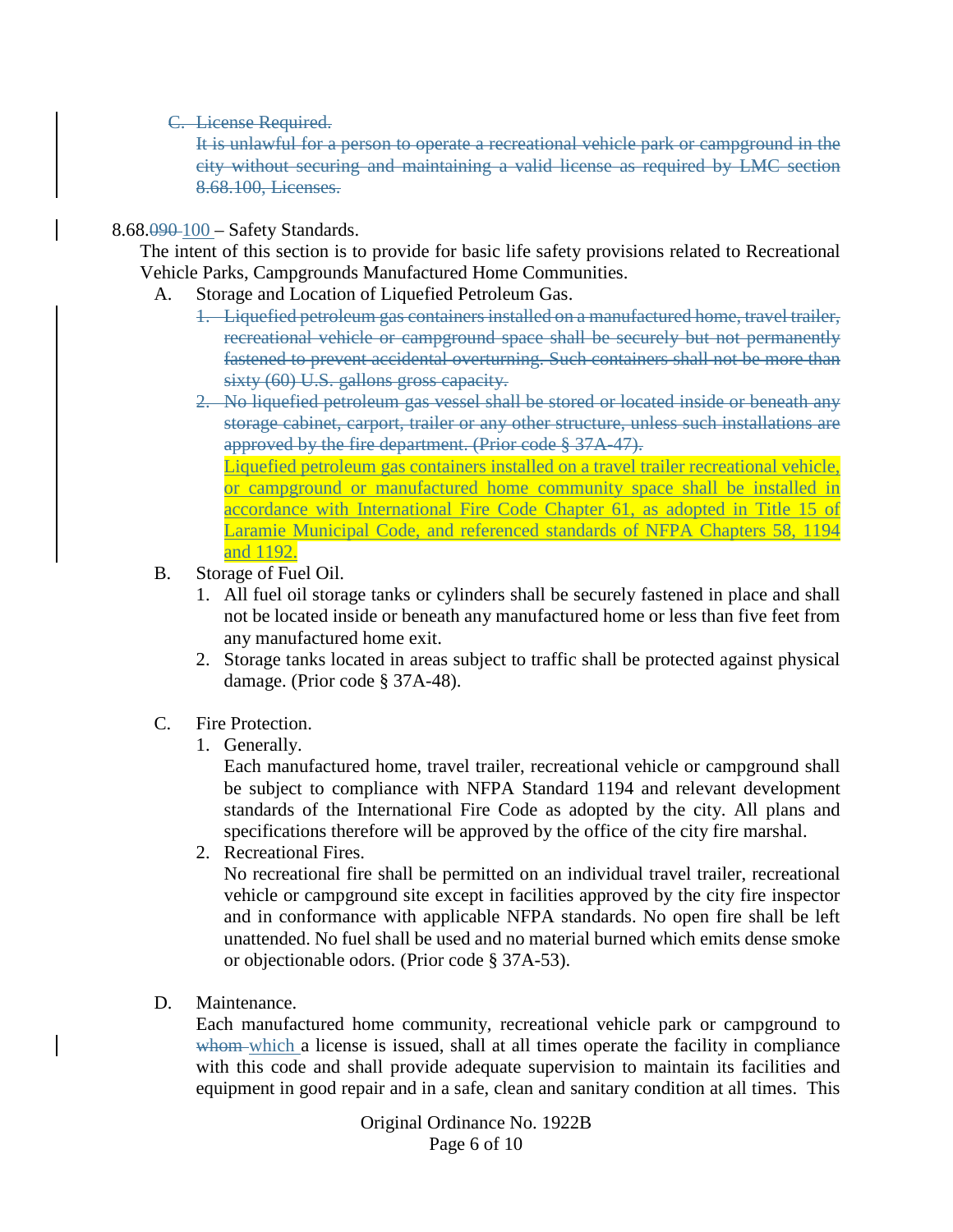shall include lighting of common areas, snow removal, lawn maintenance, maintenance of drive aisles and parking lots, maintenance of recreational equipment and community facilities.

E. Recreational Facilities.

Recreational facilities, including playgrounds, basketball courts and picnic areas shall not be abandoned or neglected to the point of abandonment without approval from the City.

## $8.68.100 - Licenses.$

A. Required.

It is unlawful for any person to establish, maintain, operate or permit to be established, any manufactured home community, recreational vehicle park, or campground within the city without first obtaining a license. The license shall be renewed once every two years and may be transferred to another entity provided the license is for the same property and the City is provided in writing of the new entity's name and contact information within 30-days of transfer.

B. Fees.

The initial and biennialannual license fee for a manufactured home community, recreational vehicle park, and campground is non-refundable and is required at the time of application. Fees shall be paid in accordance with fee schedules adopted by the City.

C. Term.

All manufactured home community, recreational vehicle park, and campground licenses shall be valid for a period of two years, shall not be prorated and shall expire on June 30th of the second year. A complete renewal application shall be filed with the city manager or designated representative prior to license expiration.

### 8.68.110 120 – Initial License:

- A. Application for manufactured home community, recreational vehicle park or campground license shall be filed with the city manager or designated representative.
- B. At minimum, the following information shall be provided with the license application:
	- 1. The name and address of the applicant.
	- 2. The location, street address and legal description of the community/park,
	- 3. A site plan drawn to scale of the community, park or campground. The site plan shall show: the boundaries of the community; the park or campground's individual spaces; space numbers; common open space and recreation facilities; the locations of common facilities; mailbox location(s); parking spaces and drive aisles; fences and walls and a description of their construction;
	- 4. A landscaping plan showing the location of trees, bushes, grasses, hardscaped areas and any landscape features;
	- 5. Locations of all site lighting features with reference to type; signage location, dimensions and illumination; refuse areas and facilities; storage sheds; fire lanes and fire hydrants; adjacent rights-of-way and property owners; scale and north arrow.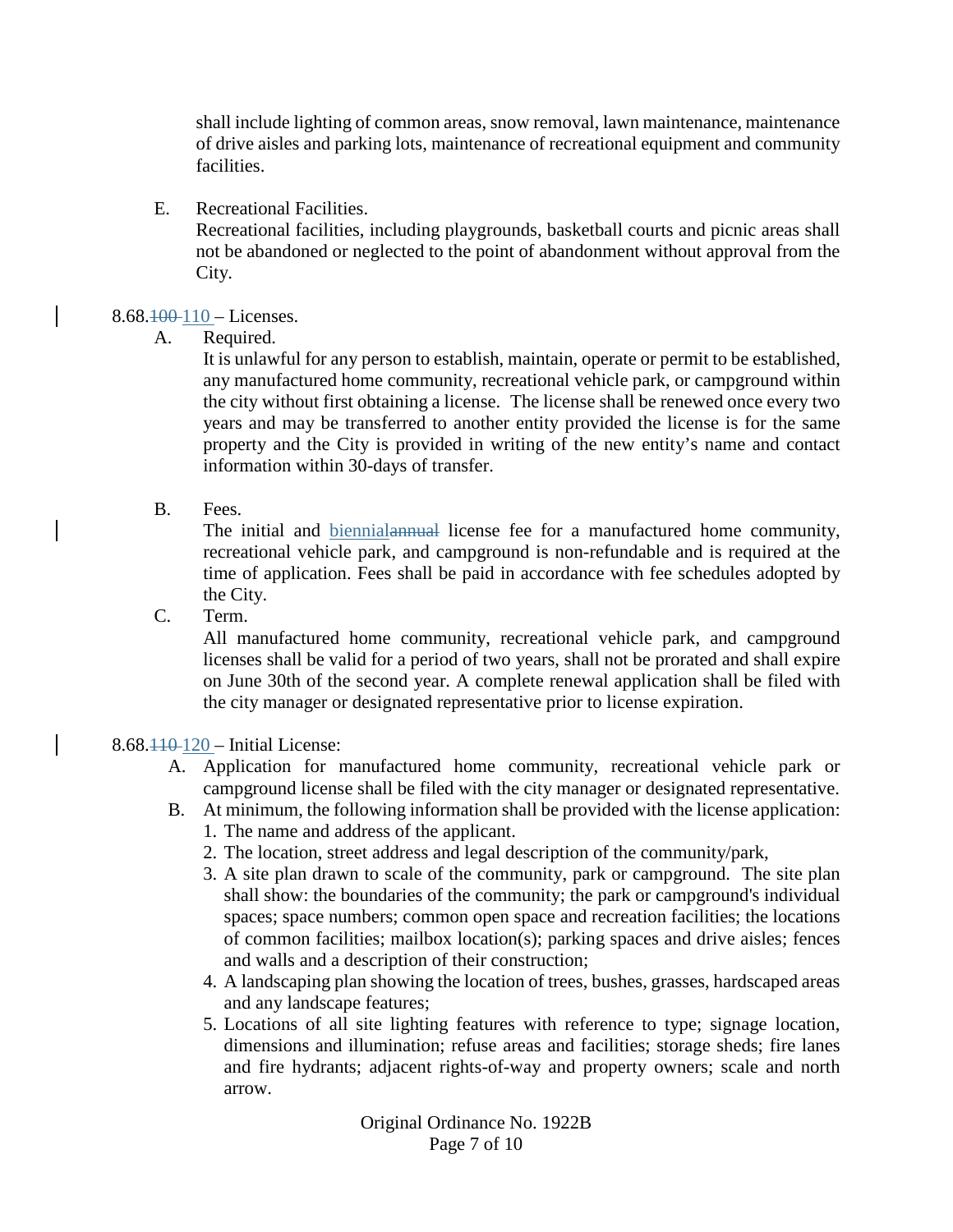C. Multiple licenses shall be allowed for individual properties with a mixture of uses provided that licenses should be limited to contiguous areas of the community, park or campground and shall not overlap.

#### 8.68.120 130 – License Renewal Criteria:

A.B. Manufactured Home Community, Recreational Vehicle Park and Campground Licenses.

Upon application in writing by a licensee for renewal of a license required by this chapter and after re-inspection by the city manager or designated representative shall inspect the manufactured home community, recreational vehicle park and/or campground for compliance with the regulations of this code and upon payment of the license fee, shall issue a certificate renewing such license for another two years.

**B.C.**Application Contents.

At minimum, the following information shall be provided with the license renewal application: the name and address of the applicant; the name and contact information of property manager; the location, street address and legal description of the community, park or campground; total number of spaces; total number of occupied spaces; number of sites and specific site numbers of abandoned manufactured homes or vehicles; a summary of prior years' improvements; any proposed improvements/major maintenance or scheduled maintenance; and any modifications proposed to recreational amenities on the property.

C.D. City Review of Application for License Renewal.

The city manager or designated representative shall review each application and, as deemed necessary, distribute the application to other reviewers. Taking into account results of those reviews, city manager or designated representative shall take final action on the application and approve or deny, based on the applicable renewal criteria in this section. The city manager or designated representative review and decision, including referral to other agencies and bodies, shall be completed within 30 calendar days of receipt of a complete application. Failure to complete such review in 30 calendar days shall not constitute deemed approval of the application; however if the city manager or designated representative does not act on the application within 30 calendar days, the applicant may request the City Manager or designated representative move the application to the City Council agenda for review, which the City Manager or designated representative shall do upon such request. No license shall be deemed to have lapsed pending final action on a timely filed renewal application.

D.E.Requirements for Renewal.

All Manufactured Home Communities, Recreational Vehicle Parks and/or Campgrounds shall meet or exceed the following requirements to be eligible for an annual license:

1. Site Numbering.

All individual site numbers shall be consistently labeled pursuant to the following standards:

a. Site numbers shall be consistently displayed on a mailbox, mailbox post or

Original Ordinance No. 1922B Page 8 of 10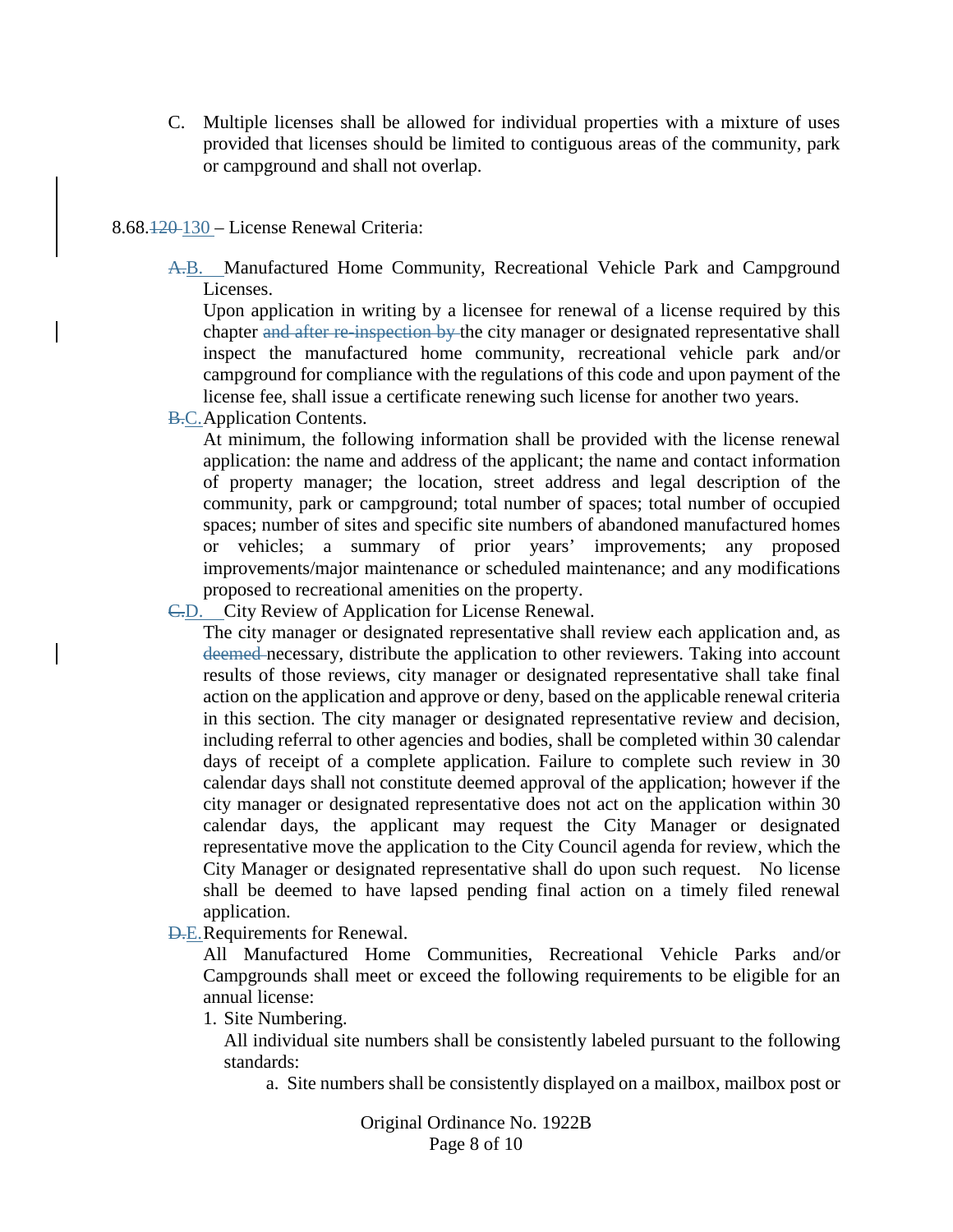post, unit, or similar mechanism, and shall be easily visible from internal access roads when traveling in either direction. The site number display shall be minimum height of three feet and maximum height of five feet above the road grade as measured from the midpoint of the sign. Alternatively, if displayed on the mailbox post, the site number display may be mounted directly below the mailbox so long as the midpoint of the sign is no less than two and one-half feet above road grade.

- b. All site numbers shall be white reflective lettering on a color contrasting or nearly contrasting with the background. All site number identification signs shall be consistently designed and consistently located on each space within a manufactured home community. There shall be no obstructions to preclude the site numbers from being visible from access drives.
- c. All address numbers shall be a minimum of three (3) inches in height and one and one-half  $(1 \& 1/2)$  inches in width.
- 2. Street Labeling.
	- a.For communities with multiple internal streets, all internal streets shall be labeled. All signage shall be white reflective lettering on a color contrasting or nearly contrasting with the background. All signage shall be consistently designed and consistently located at each intersection within a manufactured home community. There shall be no obstructions to preclude the signage from being visible from interior roadways. All sign letters and numbers shall be a minimum of three (3) inches in height and one and onehalf  $(1 \& 1/2)$  inches in width.
- 3. Safety.

The property shall conform to the safety standards of LMC section 8.68.090.100 4. Nuisances.

The property shall not constitute a nuisance violation as defined in LMC Title 8.

# 5. Site Occupation

- a.. Sites within the manufactured home community shall be occupied in accordance with LMC section 8.68.070
- b.Sites within the recreational vehicle park shall only be occupied by recreational vehicles and travel trailers.
- a.c. Sites within the campground shall only be occupied by recreational vehicles, tents or cabins (as approved on a site plan).

Sites within a manufactured home community shall only be occupied by manufactured homes. Sites within a recreational vehicle park shall only be occupied by recreational vehicles and travel trailers. Sites within a campground shall only be occupied by recreational vehicles, tents or cabins (as approved on a site plan).

# 8.68.130 140 – Enforcement.

Violations of the provisions of this section shall be subject to the enforcement provisions of Chapter 15.26 of this code, including but not limited to civil penalties and abatement of said violations.

**Section 2.** That if any section, subsection, sentence, clause, phrase, graphic, or portion of this ordinance is for any reason held invalid or deemed unconstitutional by any court of competent

> Original Ordinance No. 1922B Page 9 of 10